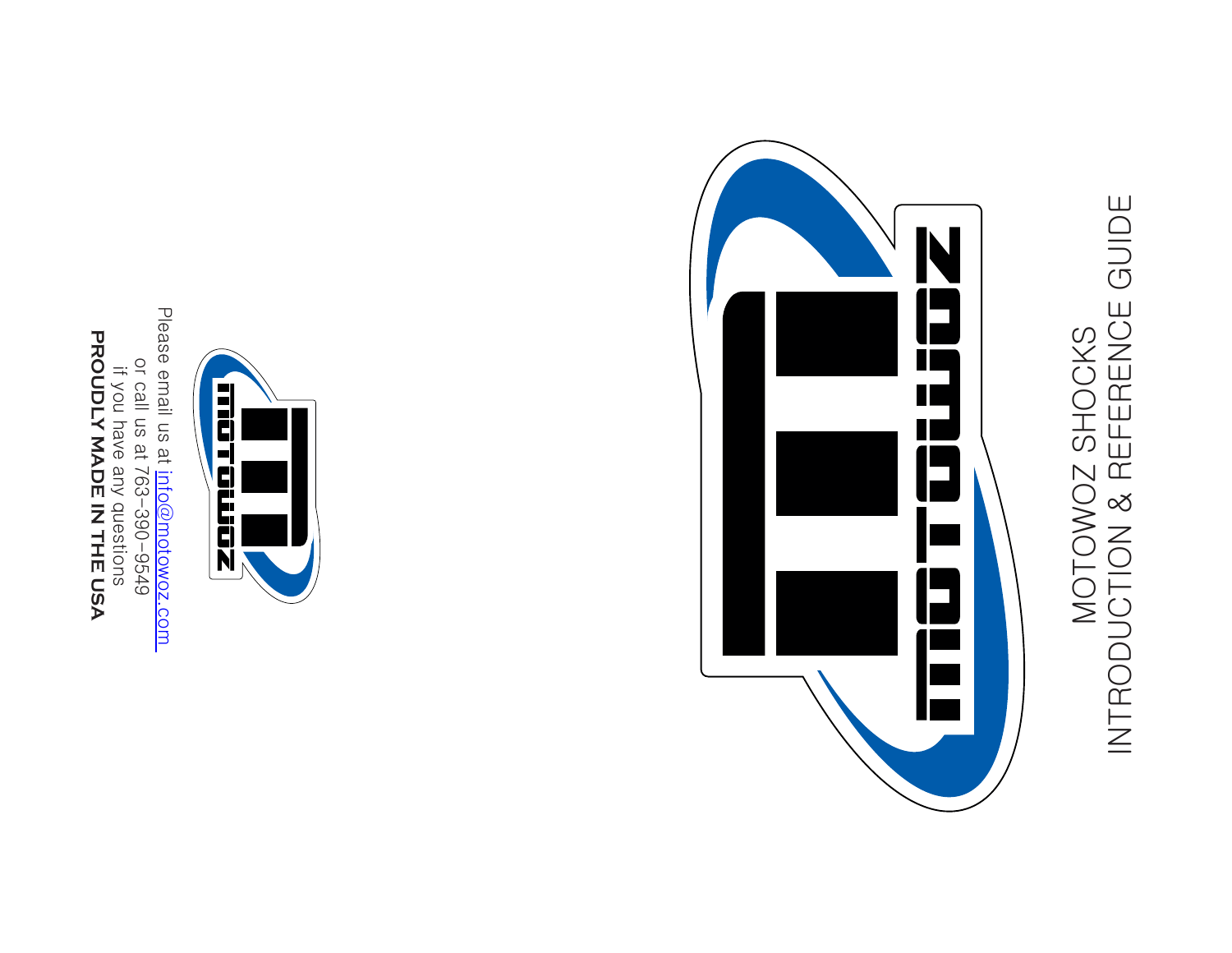| ITEMS THAT SHOULD BE INCLUDED IN YOUR BOX<br><b>*Rear Shock Mounting Instructions (if applicable)</b><br>If any of these items are missing please contact us at 763-390-9549<br>*Rear Mounting Hardware (if applicable)<br>*2 Motowoz Stickers<br>*1 Reference Guide<br>*1 Spanner Wrench<br>*1 Hex Wrench<br>*Shocks | Rear<br>Service Logbook<br>(if applicable)<br>Rear<br>$\overline{\phantom{0}}$<br>Page<br>L-Front<br>R-Front | <b>SERVICE OPERATIONS</b> |
|-----------------------------------------------------------------------------------------------------------------------------------------------------------------------------------------------------------------------------------------------------------------------------------------------------------------------|--------------------------------------------------------------------------------------------------------------|---------------------------|
|                                                                                                                                                                                                                                                                                                                       |                                                                                                              | <b>DATE</b>               |

a a shekara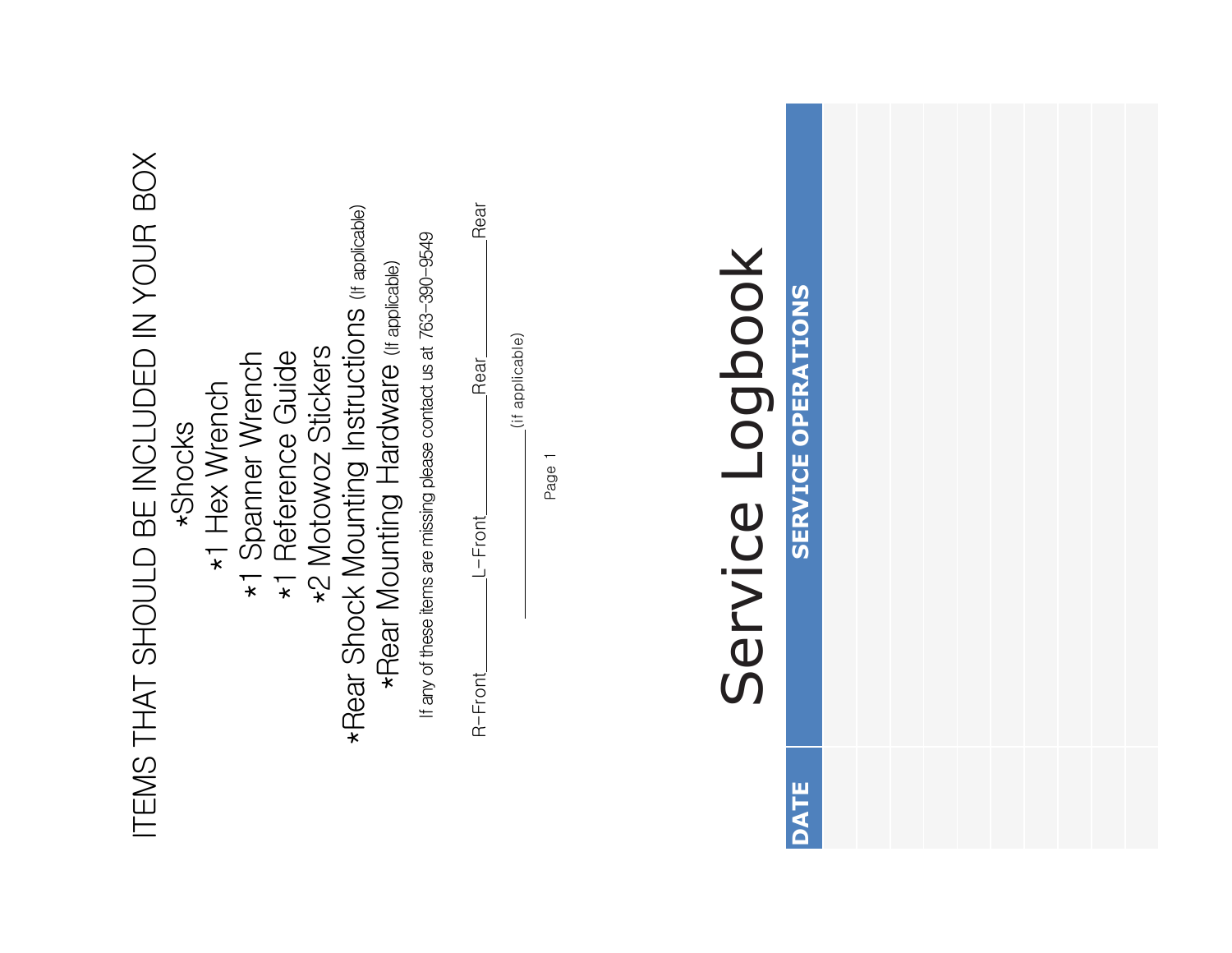# MAINTENANCE CHECK LIST MAINTENANCE CHECK LIST

| <b>Operation</b>                       | Interval                          |
|----------------------------------------|-----------------------------------|
| Clean shock exterior                   | Each Ride                         |
| Check hoses for leaks (non-piggy back) | Each Ride                         |
| Check seal head for leaks              | Each Ride                         |
| Check mounting hardware                | Each Ride                         |
| Check damper settings, sag and preload | Regularly                         |
| Check for shaft damage                 | Each Ride                         |
| Check spherical bearings               | Each Ride                         |
| Check crossover/preload setscrews      | Each Ride                         |
| Full shock service                     | 6 months/1 year depending on use. |

#### IMPORTANT IMPORTANT

## Please read this manual in its entirety to familiarize Please read this manual in its entirety to familiarize yourself with your new shocks yourself with your new shocks

absorbers to get the maximum performance out of your purchase. shock absorbers. Motowoz shocks are intended to improve control shock absorbers. Motowoz shocks are intended to improve control<br>of your vehicle in the worst of conditions when properly adjusted.<br>Without proper adjustment, these shock absorbers could render<br>the vehicle harder to control of your vehicle in the worst of conditions when properly adjusted. This manual is your basic guide to adjust and tune your shock<br>absorbers to get the maximum performance out of your purchase.<br>Carefully read this manual before and after installing your new Without proper adjustment, these shock absorbers could render the vehicle harder to control and/or to steer. It is imperative you Carefully read this manual before and after installing your new This manual is your basic guide to adjust and tune your shock read this manual carefully and make sure you understand the adjustment procedures well before operating your vehicle. adjustment procedures well before operating your vehicle.

Your shocks are serial numbered, these numbers can be found Your shocks are serial numbered, these numbers can be found under the bump stops under the bump stops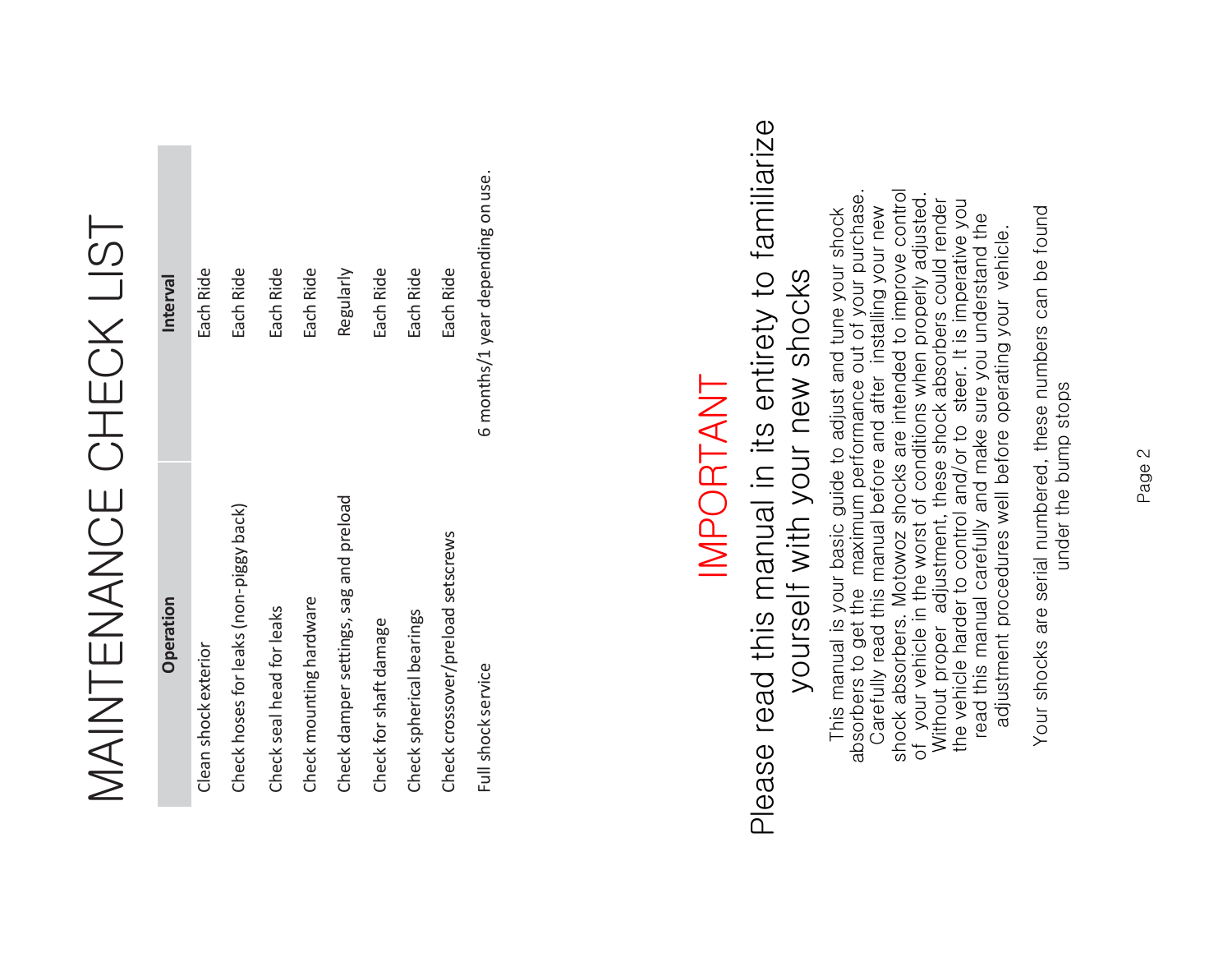

center. Failure to do so can have major consequences and Motowoz will not be held responsible for center. Failure to do so can have major consequences and Motowoz will not be held responsible for BEFORE having another business open up your shocks, please ask if they are an approved service approved service injury or product failure due to improper servicing. If you have service questions contact use at, injury or product failure due to improper servicing. If you have service questions contact use at, BEFORE having another business open up your shocks, please ask if they are an info@motowoz.com info $@$ motowoz.com

# SERVICING YOUR SHOCKS SERVICING YOUR SHOCKS

(X) Set Screw<br>(X) Body Protector

(W)Schrader Valve (V) Nitrogen Cap (U) Reservoir

> $b$ uµ- $O(S)$ (R)Reducer

(P) Eyelet co) Bearing (N) Spring Retainer (M) Bottom-out Bumper

> (T) aug (K) Seal Head

buinds uiew (r)

(C) Preload Collar

(A) Top Cap<br>(A) Top Cap

(T)Compression Adjuster

(Q) Rebound Adjuster

(I) Spring Guide, Lower

(H) Crossover Ring, Lower (c) Tender Spring, Middle (F) Spring Guide, Upper (E) Tender Spring, Upper (D) Crossover Ring, Upper

⋒

M

 $\lambda$ 

İ

 $\overline{\mathsf{d}}$ 

ര

์ผ

 $\left( H\right)$ 

<u>ອ</u>

€

€ σ

e)

A

Motowoz shocks are built with the finest materials, seals and lubricants, so have your shocks serviced at regular intervals to keep them working at their best. Every time a Motowoz shock is brought back in Motowoz shocks are built with the finest materials, seals and lubricants, so have your shocks serviced at regular intervals to keep them working at their best. Every time a Motowoz shock is brought back in for service, the same care that went into building it originally, goes into the service of your shock. for service, the same care that went into building it originally, goes into the service of your shock. When using Motowoz factory service you are notified of all applicable updates available for your When using Motowoz factory service you are notified of all applicable updates available for your shocks.

It is HIGHLY recommended that you have Motowoz service your shocks if your are unable to do so PLEASE It is HIGHLY recommended that you have Motowoz service your shocks if your are unable to do so PLEASE be certain that you are using a certified Motowoz service center. be certain that you are using a certified Motowoz service center

Things to ask yourself when having someone other than an approved Motowoz service center rebuild your Things to ask yourself when having someone other than an approved Motowoz service center rebuild your shocks.

••••

> -Are they familiar with Motowoz shocks and how to service them? -Are they familiar with Motowoz shocks and how to service them?

-Are they familiar with updates for your shocks, or how to perform them? -Are they familiar with updates for your shocks, or how to perform them?

-Do they have genuine Motowoz seals on the shelf? -Do they have genuine Motowoz seals on the shelf?

-Will they use lubricants approved by Motowoz to keep the damping characteristics and<br>performance the same as factory? -Will they use lubricants approved by Motowoz to keep the damping characteristics and performance the same as factory?

Page 12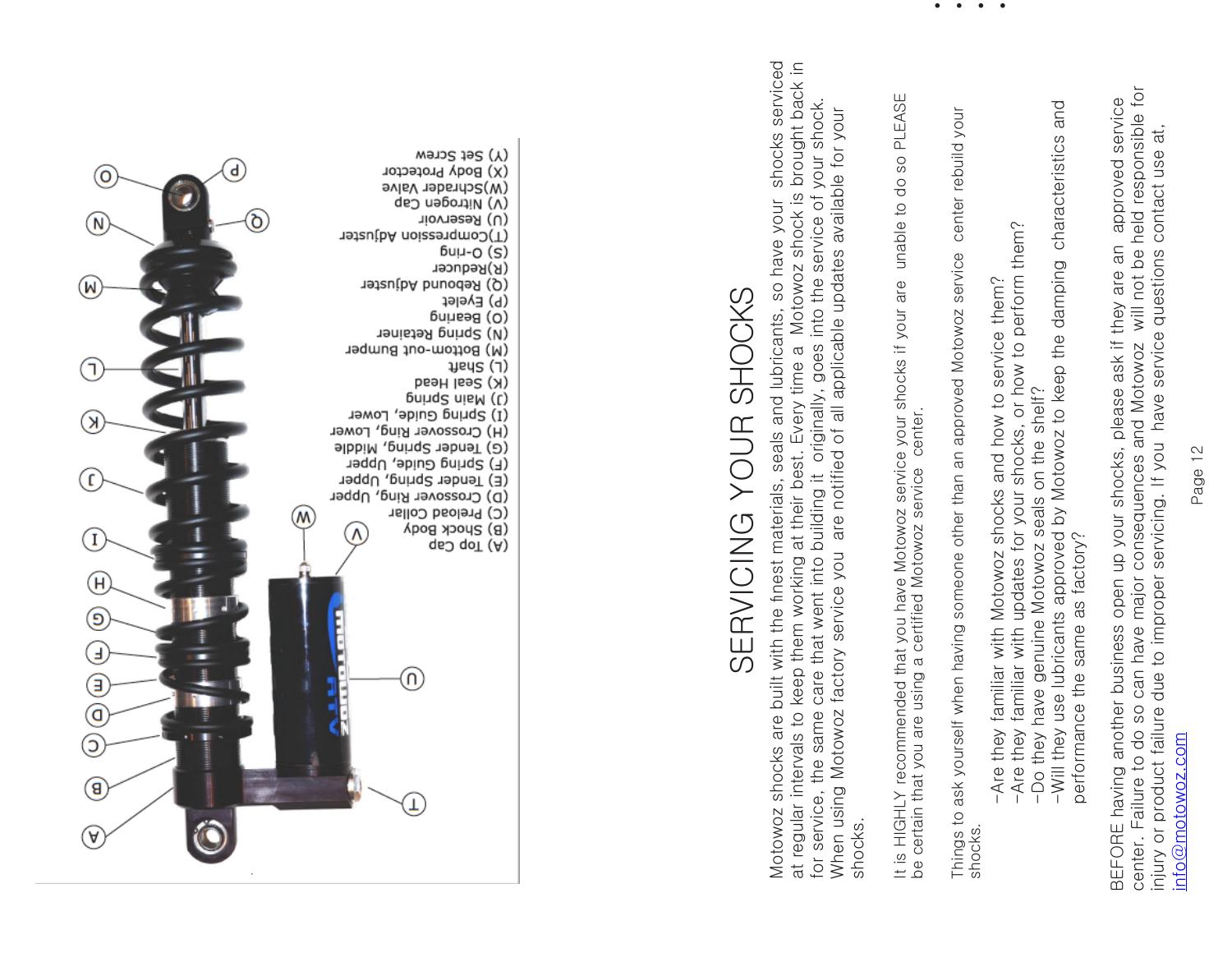Supplied hex key, set screw Supplied hex key, set screw and body protector and body protector



Reducers are application specific



GENERAL SHOCK CARE

GENERAL SHOCK CARE

Caring for your shocks is an investment that will pay for itself. Its an important part of your

Caring for your shocks is an investment that will pay for itself. Its an important part of your

We suggest the use of a non-caustic cleaner such as simple green, or a different cleaner of your choice. When you need to clean a large amount of material offof your shocks you can use a very low psi pressure washer on the shock taking care not to spray where the seal head (K $\star$ ) and shaft (L $\star$ ) meet. Once the shock is clean we recommend using Bel Ray silicone detailer on the shock itself. This will keep the spring guides lubricated slightly and your shocks

We suggest the use of a non-caustic cleaner such as simple green, or a different cleaner of your choice. When you need to clean a large amount of material offof your shocks you can

looking great and make them easier to clean next time.

looking great and make them easier to clean next time.

detailer on the shock itself. This will keep the spring guides lubricated slightly and your shocks

use a very low psi pressure washer on the shock taking care not to spray where the seal head

(K\*) and shaft (L\*) meet. Once the shock is clean we recommend using Bel Ray silicone

If you ride a lot in poor conditions the optional shock covers are a worth while

If you ride a lot in poor conditions the optional shock covers are a worth while

investment and they can be found on our website at,

investment and they can be found on our website at,

http://motowoz.com

http://motowoz.com

\*please refer to shock diagram

\*please refer to shock diagram

Page 11

Note:

vehicle and should be treated as such.

vehicle and should be treated as such.













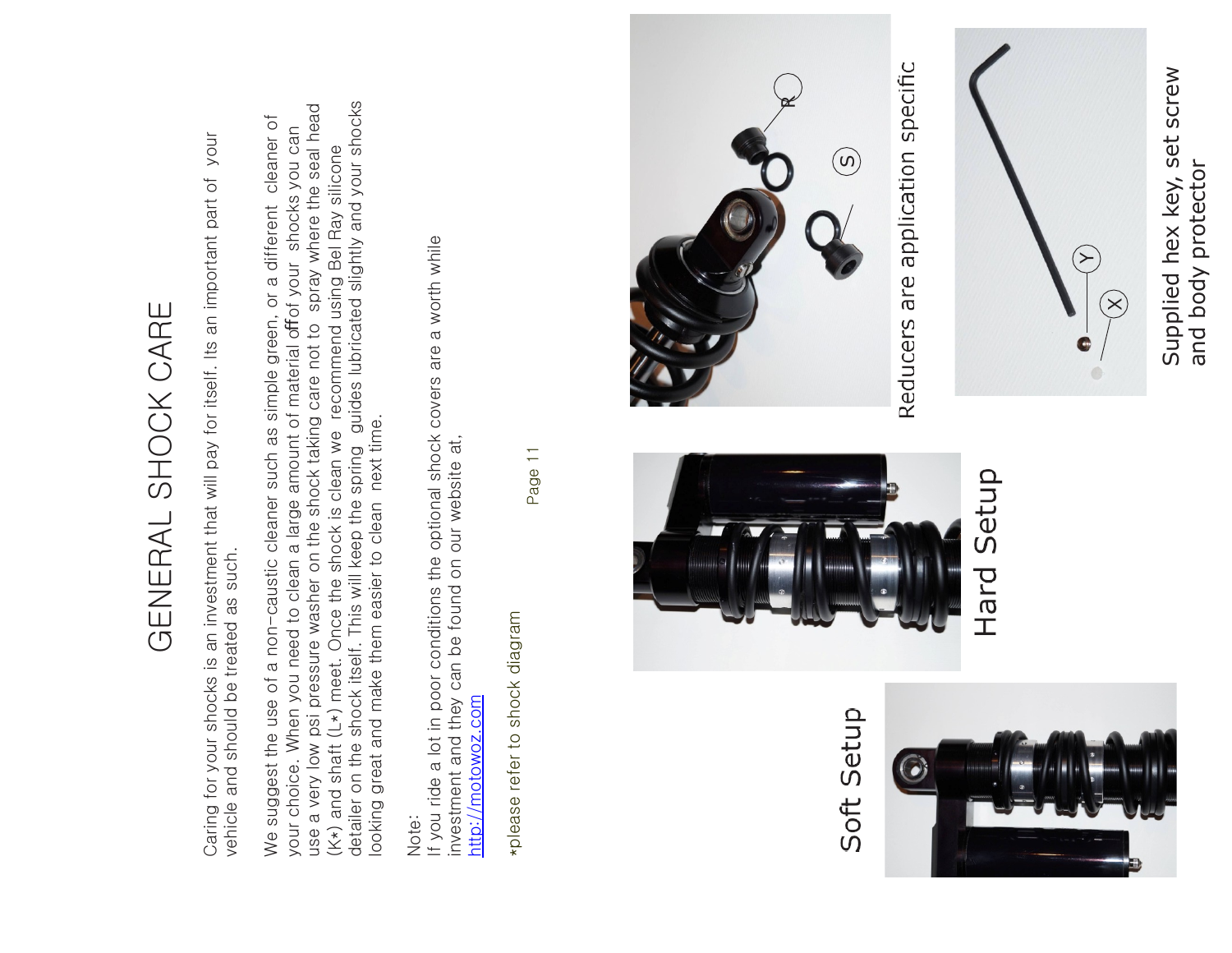### PRELOADEXPLAINED PRELOADEXPLAINED

The preload adjustment collar  $(C*)$  is located below the top cap  $(A*)$ The preload adjustment collar (C\*) is located below the top cap  $(A*)$ tension on the spring and therefore, the ride-height of the vehicle. of the shock. This collar is used to increase or decrease the initial tension on the spring and therefore, the ride-height of the vehicle. of the shock. This collar is used to increase or decrease the initial The ride height of the vehicle is a matter of rider preference while The ride height of the vehicle is a matter of rider preference while trying to achieve certain results. trying to achieve certain results.

feel. The preload should always be enough to keep the spring firmly in lower the vehicle and decrease ride- height. This will result in a softer feel. The preload should always be enough to keep the spring firmly in<br>place or damage can and will occur. lower the vehicle and decrease ride- height. This will result in a softer Increasing the preload will raise the vehicle and increase ride-height. Increasing the preload will raise the vehicle and increase ride-height. This will result in a more responsive feel. Reducing the preload will This will result in a more responsive feel. Reducing the preload will place or damage can and will occur.

\*please refer to shock diagram \*please refer to shock diagram Page 5

# COMPRESSION & REBOUND COMPRESSION & REBOUND

which will make the shock feel more "Stiff" . Turning the adjuster counter The compression adjuster (T\*) controls the amount of compression<br>damping. Turning the adjuster clockwise will increase the damping rate,<br>which will make the shock feel more "Stiff". Turning the adjuster counter damping. Turning the adjuster clockwise will increase the damping rate, The compression adjuster (T\*) controls the amount of compression clockwise will reduce compression damping. clockwise will reduce compression damping.

adjuster clockwise will slow the rate at which the shock returns to neutral. adjuster clockwise will slow the rate at which the shock returns to neutral. The rebound adjuster (Q\*) controls the speed at which the shock travels Inversely, adjusting counter clockwise will increase the rate at which the Inversely, adjusting counter clockwise will increase the rate at which the The rebound adjuster (Q\*) controls the speed at which the shock travels back to its fully extended position after being compressed. Turning the back to its fully extended position after being compressed. Turning the shock returns to neutral. shock returns to neutral.

#### Note:

than a flat blade screw driver, you are NOT "adjusting" the compression adjuster. If you find yourself reaching into the tool box for any tool other<br>than a flat blade screw driver, you are NOT "adjusting" the compression adjuster. If you find yourself reaching into the tool box for any tool other The ¾" hex head around the compression adjuster is NOT a high speed The  $\frac{3}{4}$ " hex head around the compression adjuster is NOT a high speed or rebound. You or the shock could be seriously injured if you or rebound. You or the shock could be seriously injured if you inadvertently disassemble the shock under pressure. inadvertently disassemble the shock under pressure.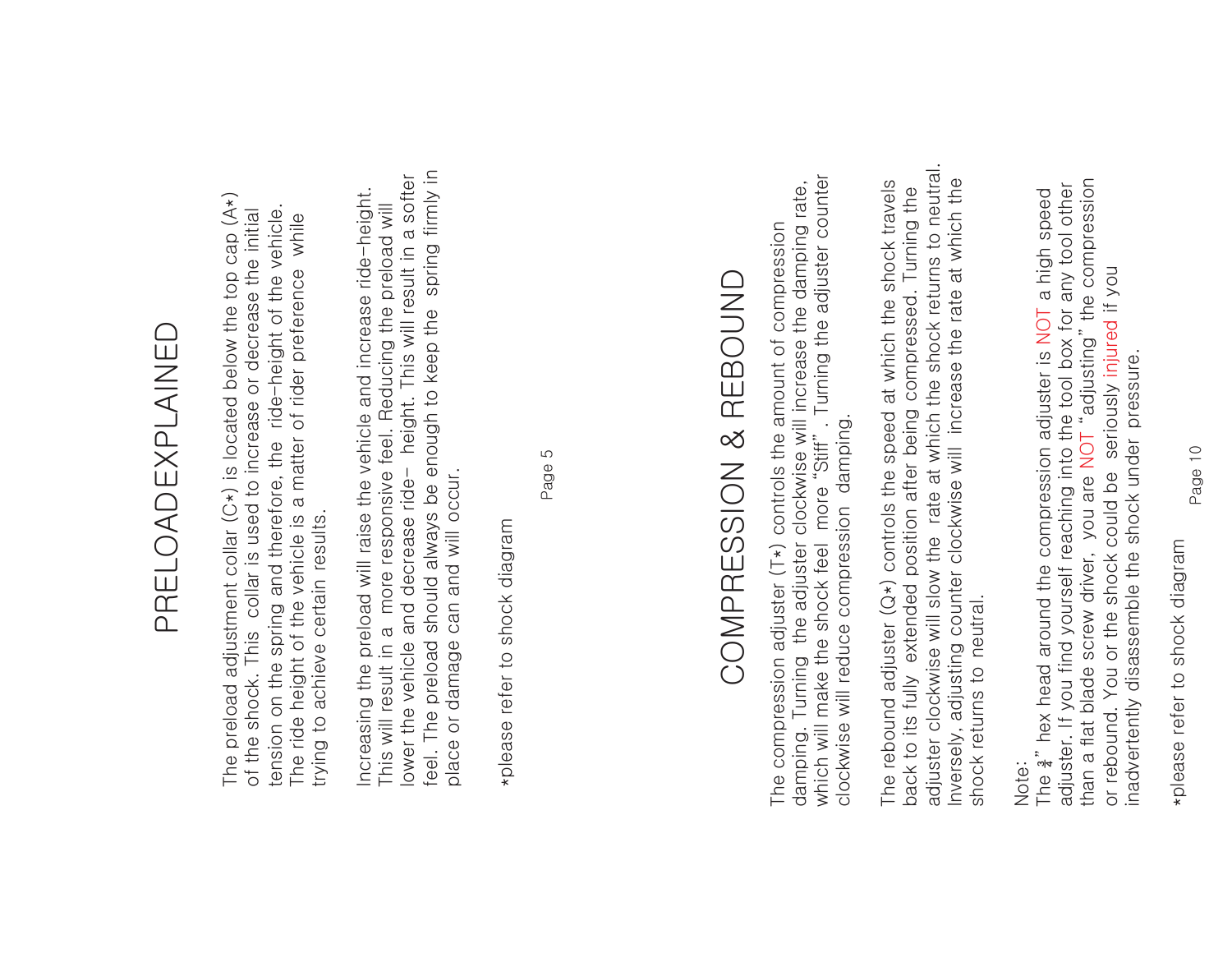# REAR SHOCK ADJUSTABLE SPRING PROGRESSION REAR SHOCK ADJUSTABLE SPRING PROGRESSION

crossover ring up the shock body you will effectively soften the setup, just like the fronts. By moving the crossover ring down the body you will stiffen the setup. You can adjust the rear shock crossover ring in the same manner as the front. Loosen fronts. By moving the crossover ring down the body you will stiffen the setup. You crossover ring up the shock body you will effectively soften the setup, just like the can adjust the rear shock crossover ring in the same manner as the front. Loosen the set screw (Y\*) taking care not to lose the body protector (X\*) under it and the set screw (Y\*) taking care not to lose the body protector (X\*) under it and On the Motowoz rear shock there is only one crossover ring. By moving the On the Motowoz rear shock there is only one crossover ring. By moving the spinning the crossover ring into position. spinning the crossover ring into position.

#### Note:

its travel you will see the crossover rings contact a spring guide. This is the lockout its travel you will see the crossover rings contact a spring guide. This is the lockout Between each spring is a spring guide (F\*) and (I\*). As the shock moves through Between each spring is a spring guide (F\*) and (I\*). As the shock moves through condition. It is important that the upper crossover ring (D\*) contacts the spring condition. It is important that the upper crossover ring (D\*) contacts the spring It is imperative that the upper spring (E\*) locks out before the spring below it. It is imperative that the upper spring (E\*) locks out before the spring below it. guide (F\*) before the middle crossover ring (H\*) contacts spring guide (I\*). guide (F\*) before the middle crossover ring (H\*) contacts spring guide (I\*).

All crossover rings are held in place by a set screw (Y\*) that must be loosened All crossover rings are held in place by a set screw (Y\*) that must be loosened remember that if you do remove any setscrew (Y\*) from the shock make sure remember that if you do remove any setscrew (Y\*) from the shock make sure that the body protector (X\*) is in place underneath the setscrew or you may that the body protector (X\*) is in place underneath the setscrew or you may to move the crossover rings up or down the shock body. It is important to to move the crossover rings up or down the shock body. It is important to damage the shock body on reinstallation of the set screw. damage the shock body on reinstallation of the set screw.

\*please refer to shock diagram \*please refer to shock diagram

Page 9

## PRELOAD ADJUSTMENTPRELOAD ADJUSTMENT

To adjust the shocks preload, start by using the supplied (5/64) hex To adjust the shocks preload, start by using the supplied (5/64) hex using the correct end of the supplied spanner wrench, or by hand using the correct end of the supplied spanner wrench, or by hand key to loosen the set screw  $(Y*)$  in the preload collar  $(C*)$ . Then key to loosen the set screw  $(Y*)$  in the preload collar  $(C*)$ . Then depending on difficulty; adjust the collar. depending on difficulty; adjust the collar.

spring contact. To add preload move the collar (C\*) down the shock spring contact. To add preload move the collar (C\*) down the shock body (B\*) adding tension to the spring, from there you can tune it It's common to set baseline preload between 1-3 turns from initial body (B\*) adding tension to the spring, from there you can tune it It's common to set baseline preload between 1-3 turns from initial to your preference. to your preference.

#### Note:

damage the shock body. When you start adding preload to your setup damage the shock body. When you start adding preload to your setup you must reposition the crossover rings down the shock body by an you must reposition the crossover rings down the shock body by an It is important to recognize that if the preload collar is backed off too It is important to recognize that if the preload collar is backed off too far, or is set away from the spring face, the spring will deflect and far, or is set away from the spring face, the spring will deflect and equal number of turns. equal number of turns.